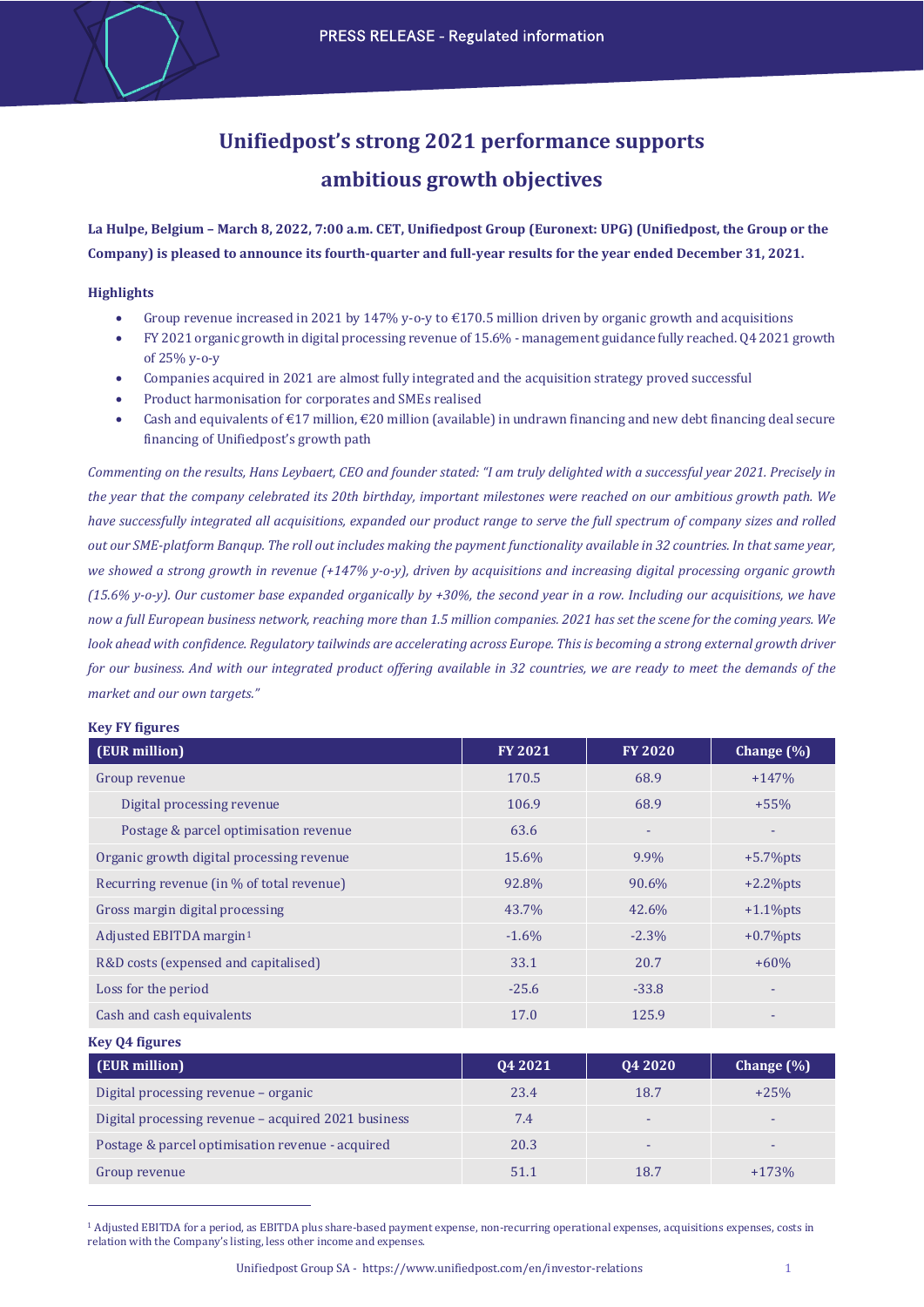#### **Details of the financial results**

Unifiedpost grew its revenue in FY2021 by 147% driven by organic growth and acquisitions. The COVID-19 pandemic burdened the business of the Group in the first half of the year, specifically in UK, Belgium and Slovakia. In H2 the impact from the pandemic diminished while economic activity resumed. Q4 COVID effects did no longer impact the Group's business. Unifiedpost is not directly impacted by the geopolitical crisis in Europe. The Group has no business in Ukraine and Russia and has no development centres in those countries.

#### **Digital processing**

The Group's revenue resulting from digital processing amounted to  $\epsilon$ 30.8 million in 04, an increase of 65% compared to 04 last year. The growth is spread over different countries and markets, more particularly Sweden, Serbia, Romania, Baltics, and the Benelux which contributed to this acceleration. The sale of licenses in Serbia (€1.6 million) was a non-recurring increase in Q4. The number of paying customers increased by 33,350 in the quarter to a total of 368,277 at the end of FY 2021. Unifiedpost's ARPU<sup>[2](#page-1-0)</sup> increased to  $\epsilon$ 27.9, an improvement of  $\epsilon$ 2.2 compared to 03 2021.  $\epsilon$ 1.4 of the ARPU increase is due to the non-recurring licence sale in Serbia.

Supported by a strong last quarter, the FY 2021 digital processing revenue amounted to  $\epsilon$ 106.9 million.  $\epsilon$ 27.2 million was generated by the 2021 acquisitions. Unifiedpost delivered a strong organic growth for the full year at 15.6% y-o-y – with growth momentum increasing. The revenue coming from subscriptions from small and medium companies grew by 44% during the year. 88.5% of the total digital processing revenue resulted from recurring services, of which transaction revenue remains the most important. The paying customer base grew during 2021 organically by 30.4% y-o-y.

The gross margin of the digital processing business increased to 43.7%, an increase of 1.1%pts y-o-y. This improvement is driven by economies of scale and a higher demand for end-to-end digital processing solutions.

#### **Postage & parcel optimisation**

Unifiedpost saw its post and parcel optimisation business having a strong  $Q4$ , resulting in a revenue of  $\epsilon$ 20.3 million. This is an increase of €7.2 million compared to Q3. The increase was caused by general price increases, seasonal effects and the onboarding of a couple of large new customers. The gross margin grew to 11.3% for FY 2021, up 0.6%pts from H1 2021.

The FY 2021 revenue for post and parcel optimisation amounted to  $\epsilon$ 63.6 million.

#### **Result for the period**

Both segments combined led to a gross profit of €53.9 million at a total revenue of €170.5 million (31.6% gross margin).

Unifiedpost continues to invest in its platform and services development. During 2021, the Group spent €33.1 million on R&D, of which 57% was capitalised. The R&D spending is equivalent to 31% of digital processing revenue. G&A expenses for the period increased by 57% y-o-y to a total of €40.5 million. This expansion was due to the Group's general expansion, including its acquisitions. Sales & Marketing expenses were up 71% y-o-y to €24.9 million. The growth reflects the Group's commercial efforts for its European expansion to 32 countries. The Group reports an EBITDA of -€4.4 million, an improvement of €1.6 million. The loss from operations amounted to €25.6 million. Unifiedpost's cash and cash equivalents decreased predominantly due to the pay-outs for its acquisitions, which amounted to a total of  $\epsilon$ 82.9m for six major and two minor acquisitions.

At the end of the period, Unifiedpost's cash and cash equivalents amounted to €17 million being additionally backed by an undrawn financing facility of €20 million.

<span id="page-1-0"></span><sup>2</sup> Average revenue per unit (ARPU) is calculated as revenue divided by the number of paying customers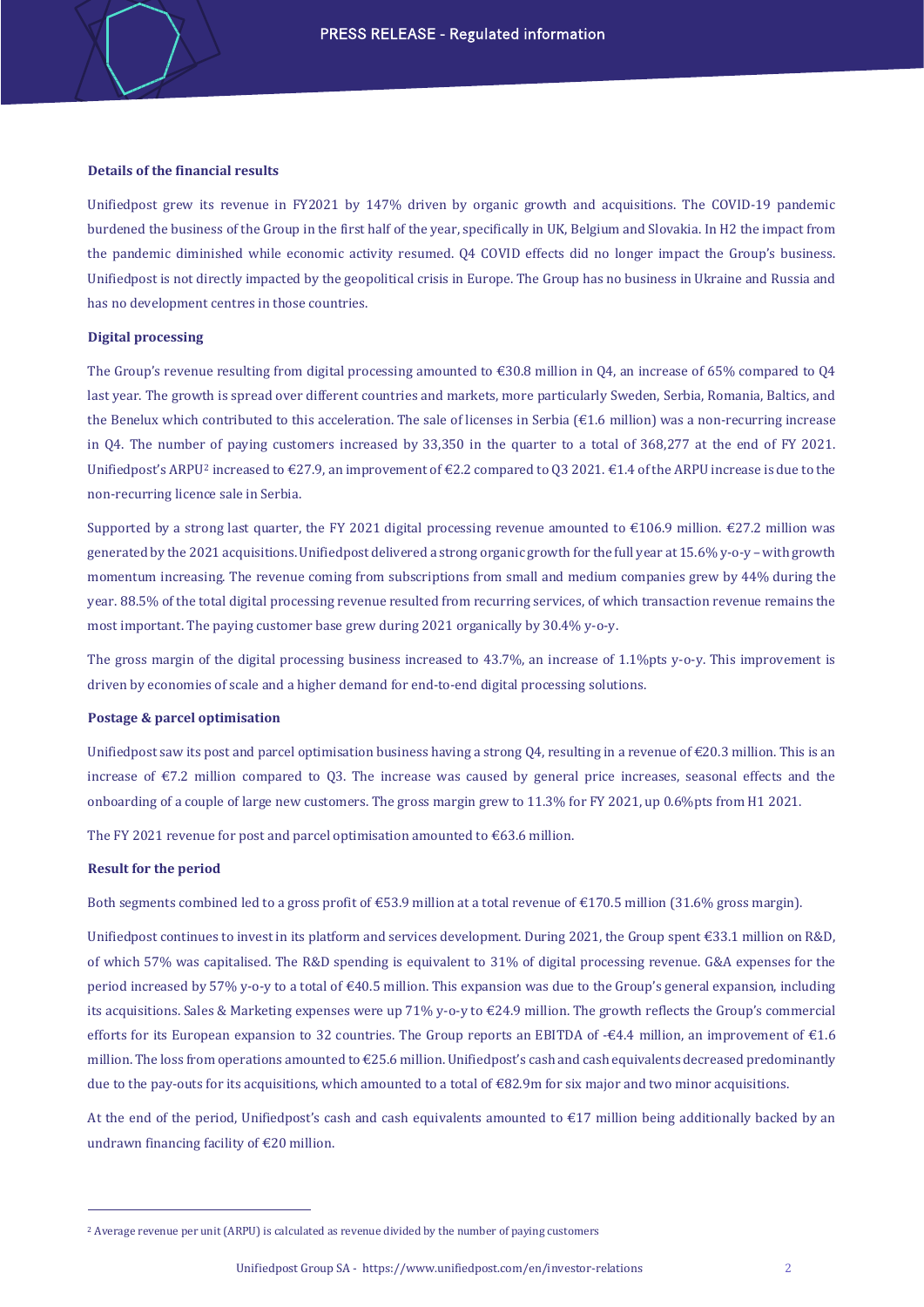### **Business update**

#### **Product harmonisation**

Unifiedpost has successfully integrated and expanded its product portfolio. The product offering for the corporate market are bundled in "Channel" and "Collect", covering respectively outgoing and incoming flows. Meanwhile the one-stop-shop-solution for the SMEs, "Banqup", has been rolled out in 32 countries. The three solutions are integrated through Crossnet, the leading proprietary Unifiedpost network. The integration of all own solutions was an essential milestone in the development roadmap to support future growth and network expansion. Over 1.5 million companies already exchange their documents directly or indirectly via Crossnet.

#### **Expanding addressable market**

In the beginning of the year 2021 Unifiedpost has set challenging targets for what was announced as a construction year: make the Unifiedpost solutions - including payment services – available in 26 countries. Having a unique product offering covering the full market spectrum and a footprint in so many countries give the Group a unique position to benefit from economies of scale. No other provider on the market has a comparable scale and footprint. The number of countries went up to no less than 32 during the year and the Group succeeded in the roll out. Banqup.com went live, and early 2022 final requirements are being completed.

#### **Growing the network**

Unifiedpost has set ambitious targets for new customer onboarding. At the end of the period, the organic customer growth was 30.4% y-o-y, a second consecutive year with an organic growth of at least 30%. The Group had at year end a total of 792,594 customers, of which 368,277 were paying customers. The consolidated business network expanded in 2021 to over 1.5 million companies, representing an estimated 6% of SMEs in Europe.

The number of Banqup (incl. Billtobox) customers grew to 35,408, a growth of 86% y-o-y. Although France has delayed the adoption of mandatory e-invoicing, over 2.000 early adopters onboarded within 2021 and started to use with the JeFacture solution.

## **ESG**

Good corporate citizenship has always been fundamental since Unifiedpost was founded. In view of our core business and with human capital as our most important asset, creating sustainability is a natural extension of the way Unifiedpost does business. The focus in the year 2021 was the strengthening of the governance policies, the environmental conscience and the attraction and retention of talent. To embed the long-term roadmap an ESG Committee was installed. The committee consists of one independent member of the Board of Directors, two Executive Committee members and several members of the operational management.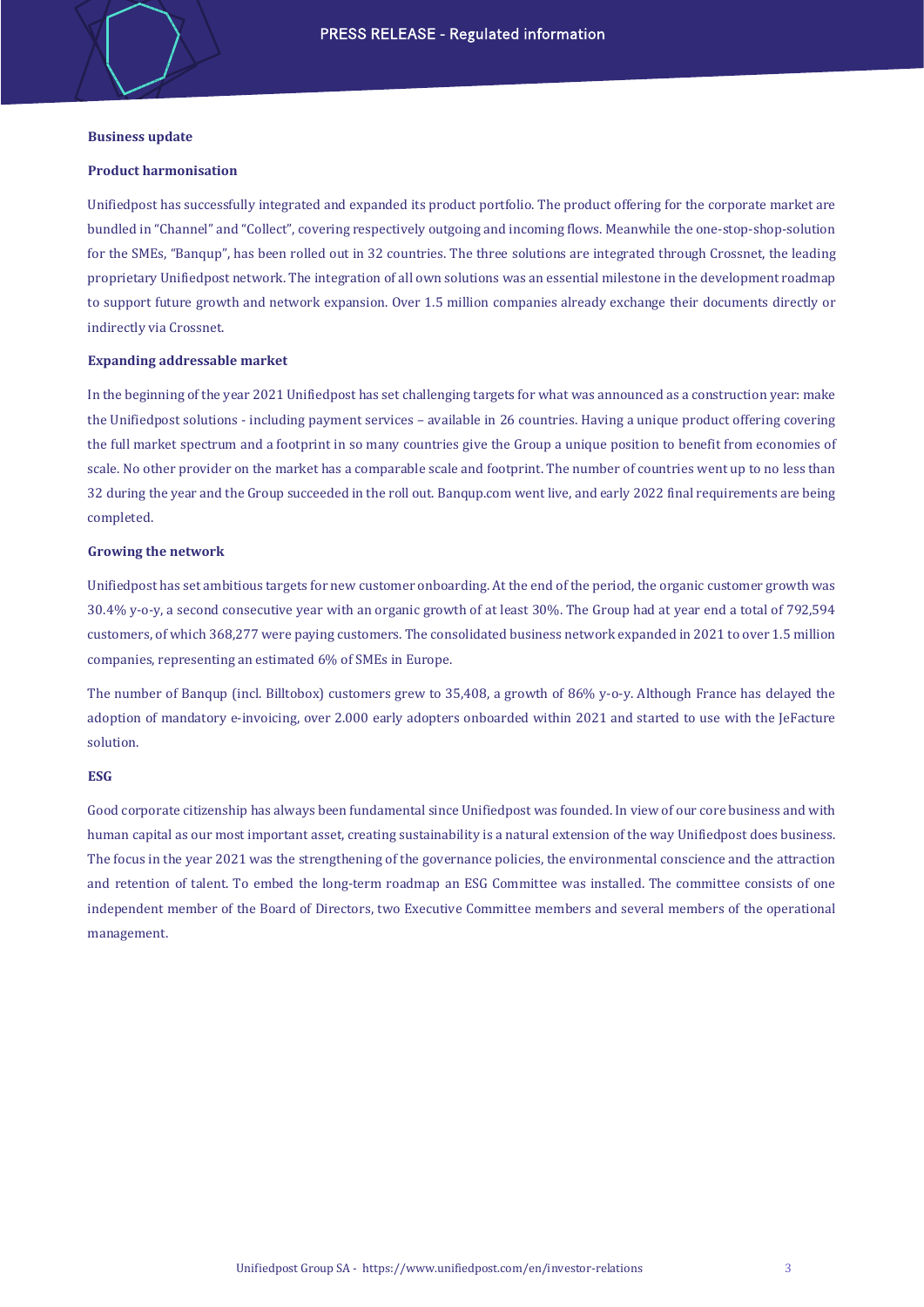### **Event after reporting date: new growth financing**

Unifiedpost signed on 7th of March 2022 a €100 million five-year Term Loan facility provided by Francisco Partners, a leading global investment firm that specializes in partnering with technology and technology-enabled businesses. As part of the transaction, Francisco Partners will also obtain a 3% equity stake of the share capital of Unifiedpost.

This financing round enables Unifiedpost to enhance its funding scope and flexibility. The funds raised will be used to refinance existing debt, support the Group's growth strategy, including R&D investments, working capital requirements, and fund potential future transactions to further expand its capabilities and geographical coverage. This will support Unifiedpost, active in 32 countries with headquarters in Belgium, to further develop and commercialize its secure, standardized and scalable product offering to digitalize the financial supply chain of SMEs, midsized and large corporates.

Commenting on the financing from Francisco Partners, Hans Leybaert, CEO and Founder stated: *"By increasing our funding flexibility, we are on track for the next steps on our ambitious growth path. After our successful IPO in 2020 and the intense acquisition path since, we now not only have the proceeds but also the trusted confidence of a renowned financing partner to continue the further expansion of our business communication and payment network."*

Unifiedpost was supported on this transaction by Nielen Schuman as financial advisor and Linklaters as legal advisor.

### **Outlook for coming years**

Reports from Billentis and Insight Partners on e-invoicing in Europe forecast the growth of the e-invoicing market at a CAGR 2020-2027 of at least 18% p.a. In key Unifiedpost markets like Germany, France and Italy the forecasted growth exceeds 20% p.a. The regulatory tailwinds increase further with the aim to close the VAT gap for governments and tax authorities. Closing the VAT gap is key priority for governments throughout Europe. In the coming 18 months in no less than 10 countries, all key Unifiedpost markets, laws for mandatory B2B/B2G e-invoicing will come into effect.

The current geopolitical situation is impacting Europe and its economy. Unifiedpost has no direct exposure in Russia or Ukraine. Assuming today, that the situation does not escalate further, Unifiedpost is holding on to its guidance: with the position on the market, and the highly attractive SME segment, Unifiedpost reconfirms the guidance of the Group for organic growth in 2022: the Group expects organic growth to exceed 25% y-o-y in FY2022.

For FY2023 Unifiedpost also confirms the guidance provided: an organic digital processing revenue growth of at least 30% and on the digital processing revenue a gross margin of at least 60% and an adjusted EBITDA margin of at least 25%.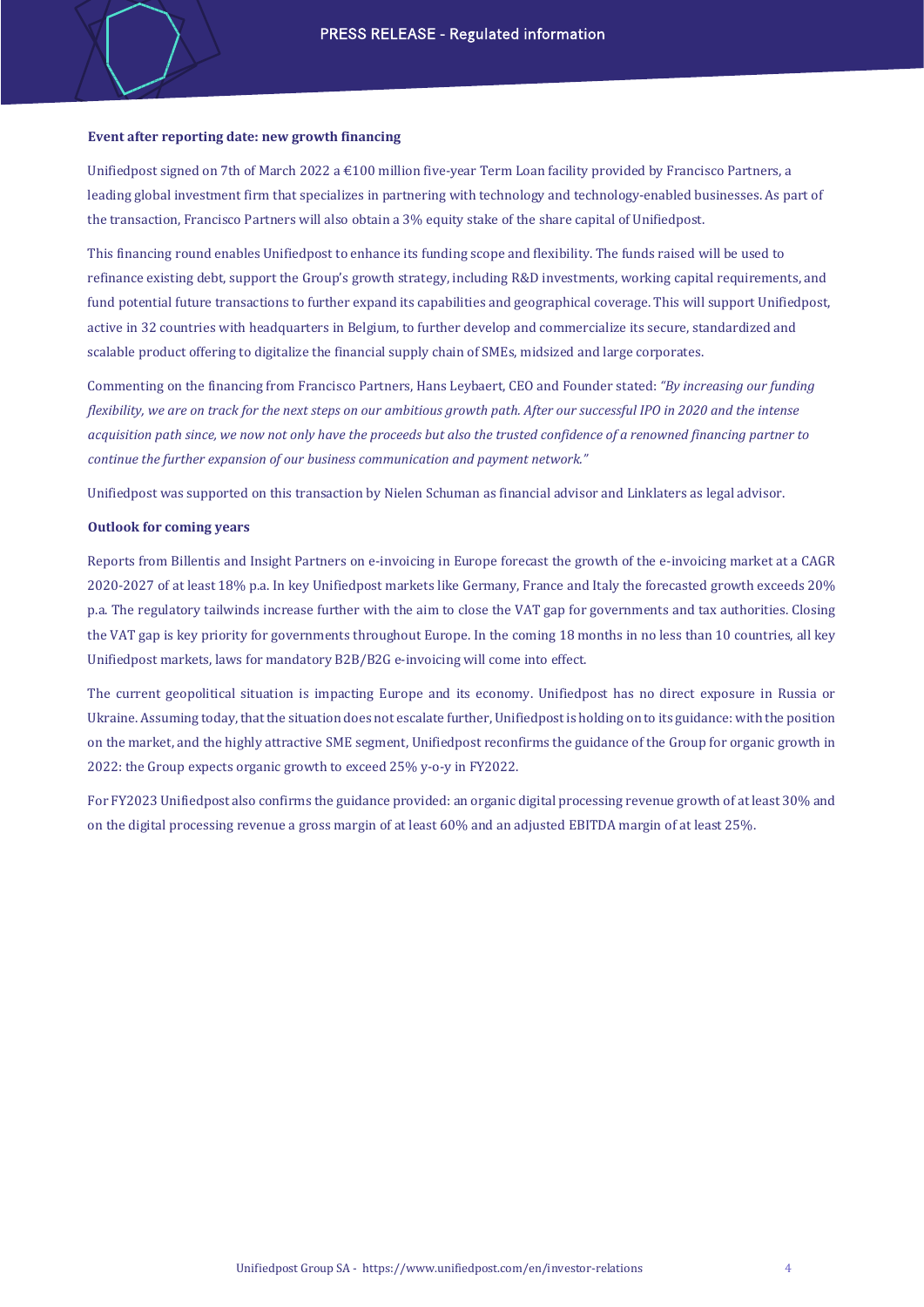# **Analyst, Investors & Media webcast**

Management will host a live video webcast for analysts, investors and media today at 10:00 a.m. CET.

A presentation can be followed via live webcast. A recording will be available shortly after the event.

To attend, please register a[t https://channel.royalcast.com/landingpage/unifiedpost/20220308\\_1/](https://channel.royalcast.com/landingpage/unifiedpost/20220308_1/)

A full replay and a copy of the slides will be available after the webcast at[: https://www.unifiedpost.com/en/investor-relations](https://www.unifiedpost.com/en/investor-relations)

### **Financial Calendar 2022**

| $\bullet$ | 08 March 2022 | <b>Publication FY 2021 Financial Results</b> |  |
|-----------|---------------|----------------------------------------------|--|
|           |               |                                              |  |

- 19 April 2022 Publication Annual Report 2021
- 17 May 2022 Annual General Meeting of Shareholders
- 23 May 2022 Publication Q1 2022 Business Update
- 12 August 2022 Publication H1 2022 Business Update
- 16 September 2022 Publication H1 2022 Financial Results
- 10 November 2022 Publication Q3 2022 Business Update

## **Enquiries**

Hans Leybaert, CEO Laurent Marcelis, CFO 132 477 23 94 80 +32 477 23 94 80 +32 477 61 81 37

#### **Investor Relations & Media**

Sarah Heuninck +32 491 15 05 09 sarah.heuninck@unifiedpost.com [laurent.marcelis@unifiedpost.com](mailto:laurent.marcelis@unifiedpost.com)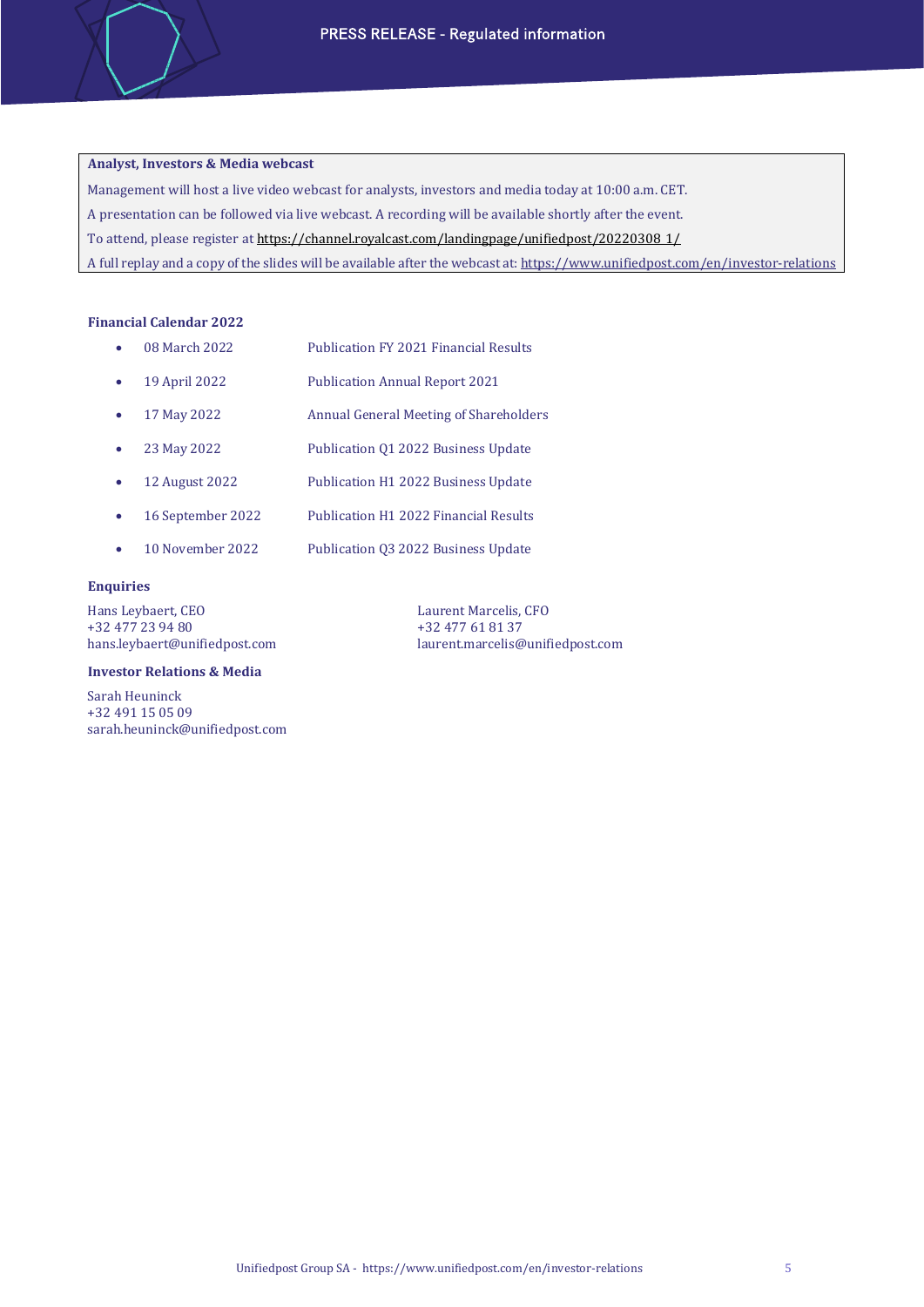## **About Unifiedpost Group**

Unifiedpost is a leading cloud-based platform for SME business services built on "Documents", "Identity" and "Payments". Unifiedpost operates and develops a 100% cloud-based platform for administrative and financial services that allows realtime and seamless connections between Unifiedpost's customers, their suppliers, their customers, and other parties along the financial value chain. With its one-stop-shop solutions, Unifiedpost's mission is to make administrative and financial processes simple and smart for its customers. Since its founding in 2001, Unifiedpost has grown significantly, expanding to offices in 32 countries, with more than 500 million documents processed in 2021, reaching over 1,000,000 SMEs and more than 2,500 Corporates across its platform today.

Noteworthy facts and figures:

- Established in 2001, with a proven track record
- 2021 turnover € 171 million
- 1400+ employees
- Diverse portfolio of clients across a wide variety of industries (banking, leasing, utilities, media, telecommunications, travel, social security service providers, public organisations, etc.) ranging from large internationals to SMEs
- Unifiedpost Payments, a fully owned subsidiary, is recognised as a payment institution by the National Bank of Belgium
- Certified Swift partner
- International M&A track record
- Listed on the regulated market of Euronext Brussels, symbol: UPG

*(\*) Warning about future statements: The statements contained herein may contain forecasts, future expectations, opinions and other future-oriented statements concerning the expected further performance of Unifiedpost Group on the markets in which it is active. Such future-oriented statements are based on the current insights and assumptions of management concerning future events. They naturally include known and unknown risks, uncertainties and other factors, which seem justified at the time that the statements are made, but may possibly turn out to be inaccurate. The actual results, performance or events may differ essentially from the results, performance or events which are expressed or implied in such future-oriented statements. Except where required by the applicable legislation, Unifiedpost Group shall assume no obligation to update, elucidate or improve future-oriented statements in this press release in the light of new information, future events or other elements and shall not be held liable on that account. The reader is warned not to rely unduly on future-oriented statements.*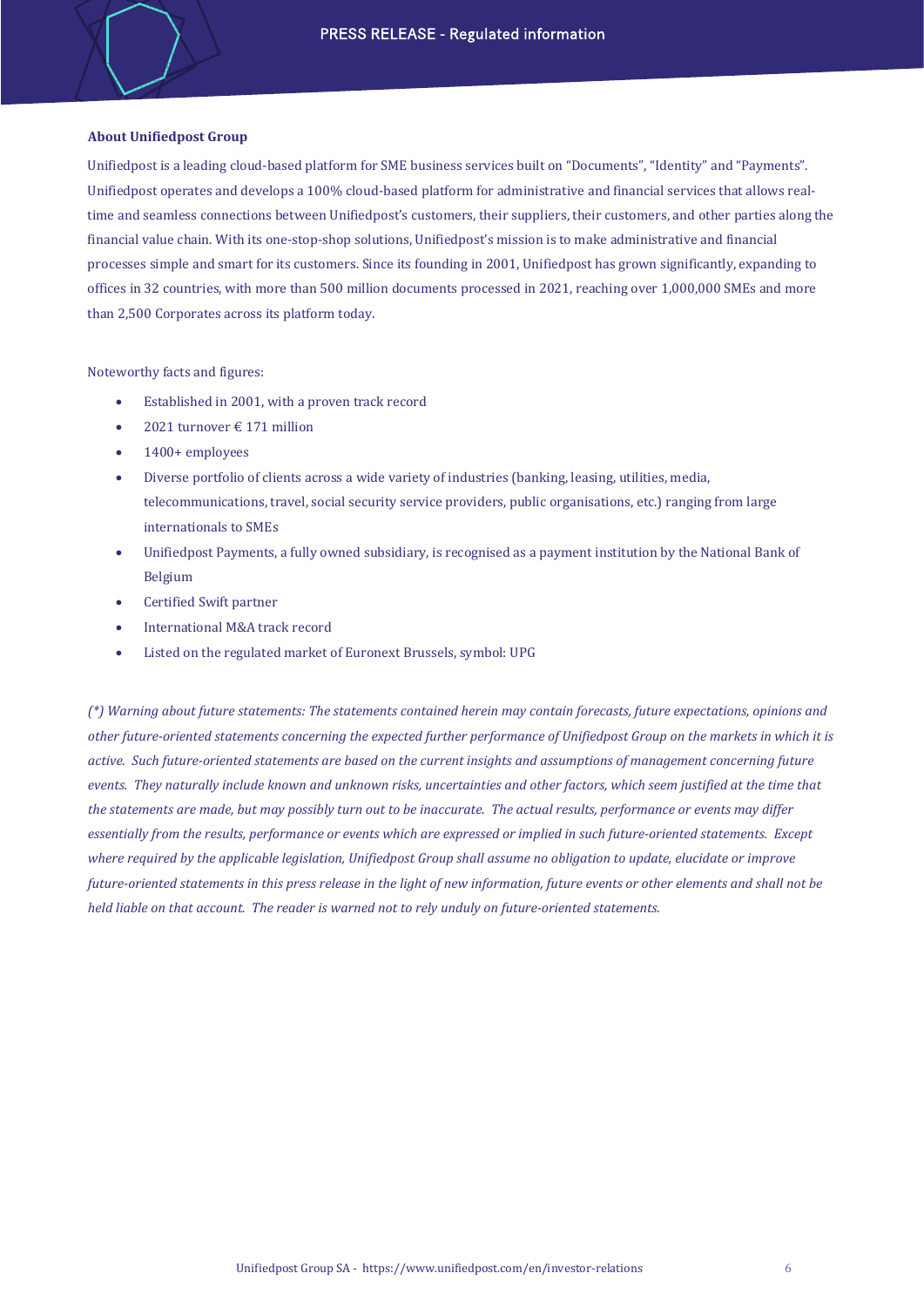# **CONSOLIDATED STATEMENT OF FINANCIAL POSITION**

|                                                                |            | For the year ended 31 December |
|----------------------------------------------------------------|------------|--------------------------------|
|                                                                | unaudited  | audited                        |
| Thousands of Euro                                              | 2021       | 2020                           |
| <b>ASSETS</b>                                                  |            |                                |
| Goodwill                                                       | 154,956    | 35,159                         |
| Other intangible assets                                        | 83,503     | 47,865                         |
| Property and equipment                                         | 8,004      | 6,778                          |
| Right-of-use-assets                                            | 10,793     | 8,101                          |
| Non-current contract costs                                     | 945        | 857                            |
| Deferred tax assets                                            | 310        | 205                            |
| Other non-current assets                                       | 989        | 586                            |
| <b>Non-current assets</b>                                      | 259,500    | 99,551                         |
| Inventories                                                    | 560        | 507                            |
| Trade and other receivables                                    | 34,826     | 17,718                         |
| Contract assets                                                | 853        | 374                            |
| Contract costs                                                 | 2,042      | 1,320                          |
| Current tax assets                                             | 33         | 124                            |
| Prepaid expenses                                               | 2,350      | 1,610                          |
| Cash and cash equivalents                                      | 16,970     | 125,924                        |
| <b>Current assets</b>                                          | 57,634     | 147,577                        |
| <b>TOTAL ASSETS</b>                                            | 317,134    | 247,128                        |
|                                                                |            |                                |
| SHAREHOLDER'S EQUITY AND LIABILITIES                           |            |                                |
| Share capital                                                  | 309,220    | 251,543                        |
| Costs related to equity issuance                               | (15, 926)  | (15, 926)                      |
| Share premium reserve                                          | 492        | 492                            |
| <b>Accumulated deficit</b>                                     | (101, 332) | (73, 818)                      |
| Reserve for share-based payments                               | 1,545      | 1,767                          |
| Other reserve                                                  | 2,529      | 4,395                          |
| Cumulative translation adjustment reserve                      | (376)      | (520)                          |
| Equity attributable to equity holders of the parent            | 196,152    | 167,933                        |
| Non-controlling interests                                      | 277        | 264                            |
| <b>Total shareholders' equity</b>                              | 196,429    | 168,197                        |
| Non-current loans and borrowings                               | 8,868      | 19,867                         |
| Liabilities associated with puttable non-controlling interests | 1,200      | 1,788                          |
| Non-current lease liabilities                                  | 6,861      | 5,087                          |
| Non-current contract liabilities                               | 3,623      | 2,389                          |
| Retirement benefit obligations                                 | 175        | 262                            |
| Deferred tax liabilities                                       | 8,702      | 2,912                          |
| <b>Non-current liabilities</b>                                 | 29,429     | 32,305                         |
| Derivative financial instruments                               | 535        | 3,750                          |
| <b>Current loans and borrowings</b>                            | 23,318     | 6,265                          |
| Current liabilities associated with puttable non-controlling   | 7,080      | 6,178                          |
| interests                                                      |            |                                |
| <b>Current lease liabilities</b>                               | 3,818      | 2,970                          |
| Trade and other payables                                       | 42,651     | 16,553                         |
| <b>Contract liabilities</b>                                    | 13,035     | 10,211                         |
| Current income tax liabilities                                 | 839        | 699                            |
| <b>Current liabilities</b>                                     | 91,276     | 46,626                         |
| <b>TOTAL EQUITY AND LIABILITIES</b>                            | 317,134    | 247,128                        |

**CONSOLIDATED STATEMENT OF PROFIT OR LOSS AND OTHER COMPREHENSIVE INCOME**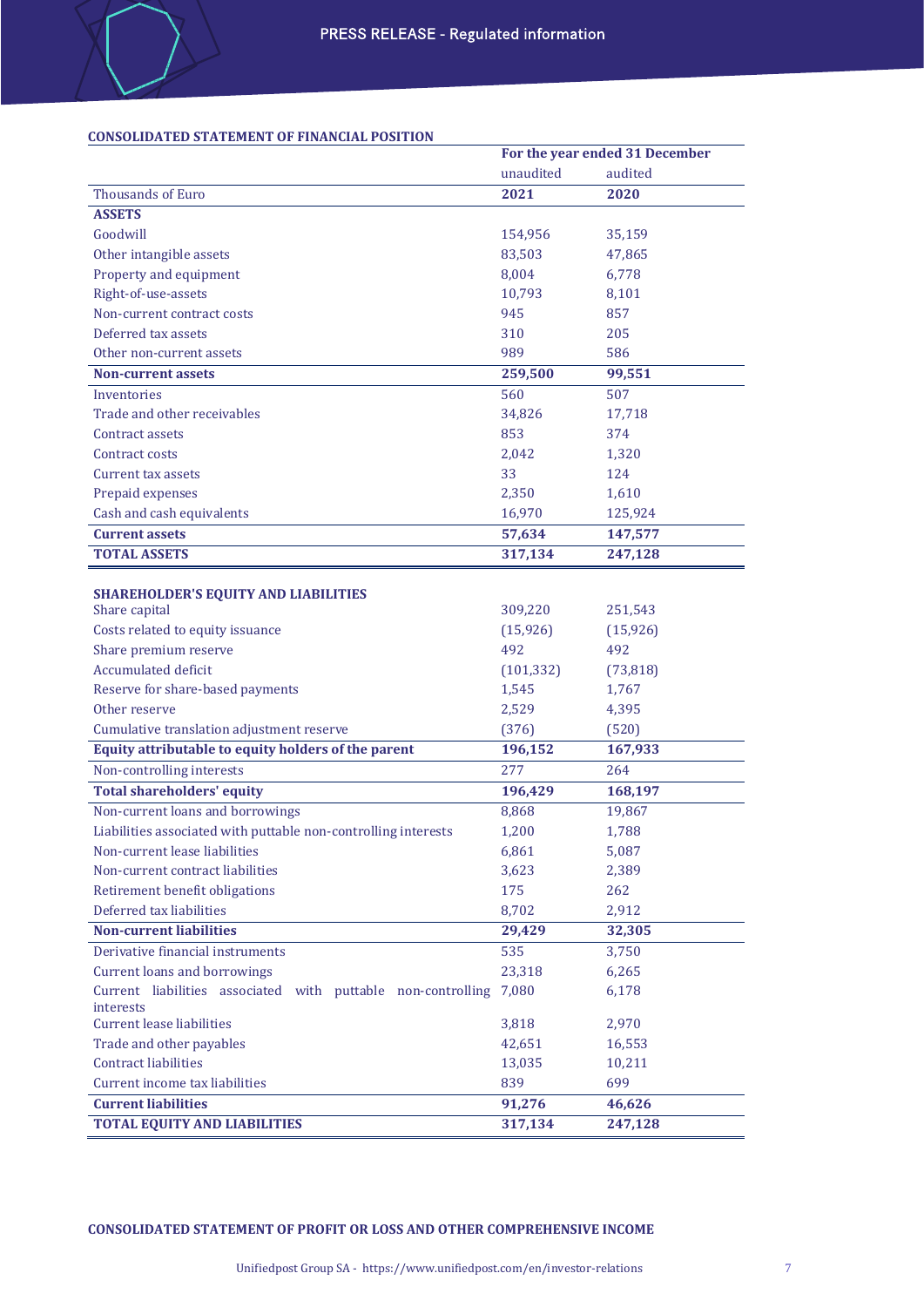| For the year ended 31 December                               |                   |                 |
|--------------------------------------------------------------|-------------------|-----------------|
| Thousands of Euro, except for share data                     | Unaudited<br>2021 | Audited<br>2020 |
|                                                              |                   |                 |
| Digital processing revenues                                  | 106,884           | 68,928          |
| Digital processing cost of services                          | (60, 196)         | (39, 577)       |
| Digital processing gross profit                              | 46,688            | 29,351          |
| Digital processing gross margin                              | 43.7%             | 42.6%           |
| Postage & Parcel optimisation revenues                       | 63,649            |                 |
| Postage & Parcel optimisation cost of services               | (56, 455)         |                 |
| Postage & Parcel optimisation gross profit                   | 7,194             |                 |
| Postage & Parcel gross margin                                | 11.3%             |                 |
| Research and development expenses                            | (14,221)          | (10, 505)       |
| General and administrative expenses                          | (40, 473)         | (25, 753)       |
| Selling and marketing expenses                               | (24, 880)         | (14, 542)       |
| Other income / (expenses)                                    | (164)             | 446             |
| <b>Profit / (loss) from operations</b>                       | (25, 856)         | (21,003)        |
| Change in fair value of financial liabilities                | 2,477             | (5, 343)        |
| <b>Financial income</b>                                      | 22                | 102             |
| <b>Financial expenses</b>                                    | (2,027)           | (6,602)         |
| Share of profit / (loss) of associates & joint ventures      |                   | (51)            |
| Profit / (loss) before tax                                   | (25, 384)         | (32, 897)       |
| Income tax                                                   | (195)             | (872)           |
| <b>PROFIT / (LOSS) FOR THE YEAR</b>                          | (25, 579)         | (33,769)        |
| Other comprehensive income:                                  | 253               | (541)           |
| Items that will not be reclassified to profit or loss:       |                   |                 |
| Remeasurements of defined benefit pension obligations        | 109               | (33)            |
| Items that will or may be reclassified to profit or loss:    |                   |                 |
| Exchange gains arising on translation of foreign operations  | 144               | (508)           |
| TOTAL COMPREHENSIVE INCOME / (LOSS) FOR THE YEAR             | (25, 326)         | (34, 310)       |
| Profit / (loss) is attributable to:                          |                   |                 |
| Owners of the parent                                         | (26, 130)         | (33,992)        |
| Non-controlling interests                                    | 551               | 223             |
| Total comprehensive income / (loss) is attributable to:      |                   |                 |
| Owners of the parent                                         | (25, 878)         | (34, 533)       |
| Non-controlling interests                                    | 552               | 223             |
| Earnings per share attributable to the equity holders of the |                   |                 |
| parent:<br><b>Basic</b>                                      |                   |                 |
|                                                              | (0.80)            | (1.72)          |
| <b>Diluted</b>                                               | (0.80)            | (1.72)          |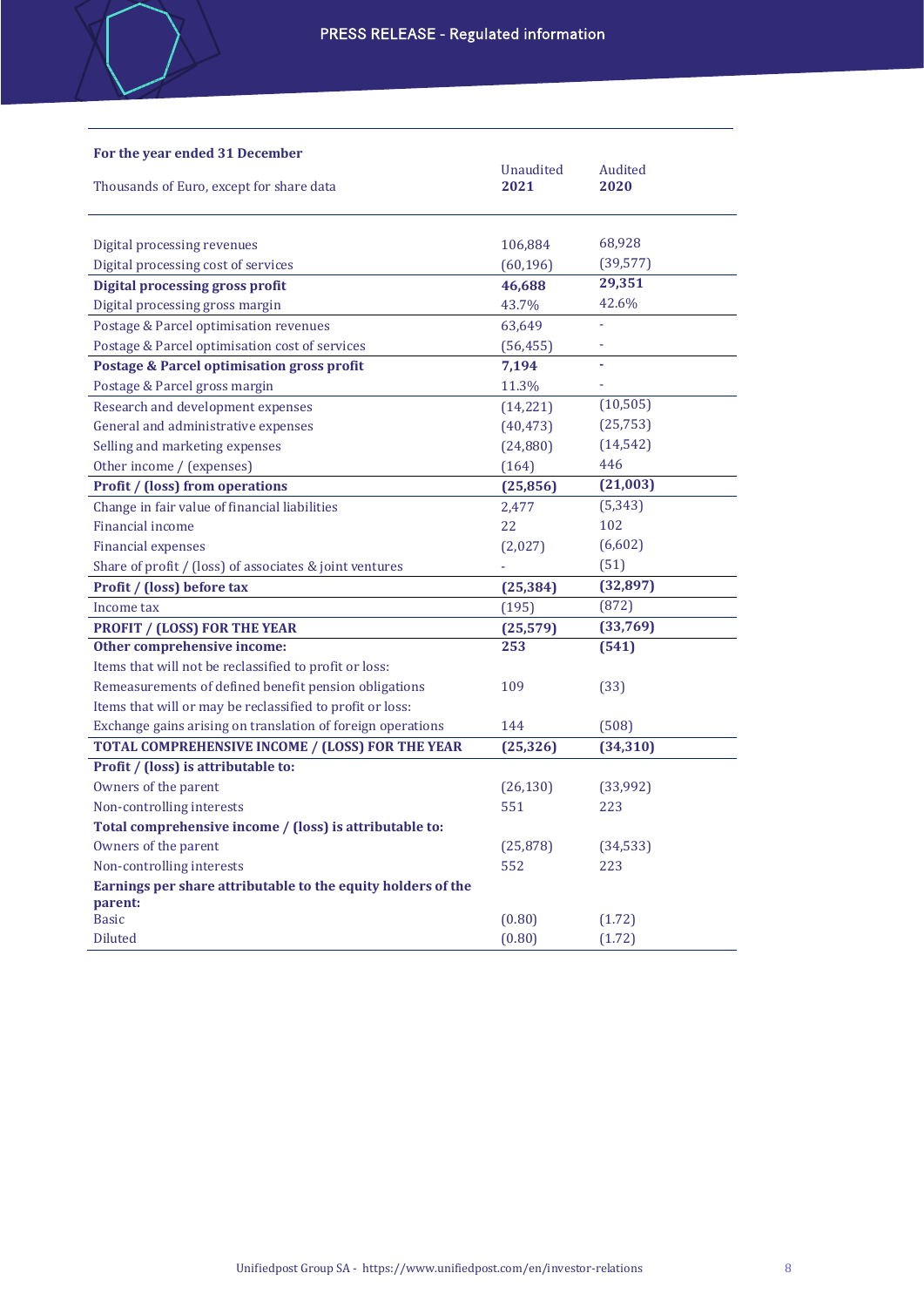# **CONSOLIDATED STATEMENT OF CASH FLOWS**

|                                                                             | For the year ended 31 December |                 |
|-----------------------------------------------------------------------------|--------------------------------|-----------------|
| <b>Thousands of Euro</b>                                                    | Unaudited<br>2021              | Audited<br>2020 |
| <b>CASH FLOWS FROM OPERATING ACTIVITIES</b>                                 |                                |                 |
| Profit/(loss) for the year                                                  | (25, 579)                      | (33,769)        |
| Adjustments for:                                                            |                                |                 |
| Amortisation and impairment of intangible fixed assets<br>F                 | 16,206                         | 11,019          |
| Depreciation and impairment of property, plant & equipment<br>F             | 1,241                          | 861             |
| Depreciation of right-of-use-assets<br>F                                    | 4,044                          | 3,138           |
| Impairment of trade receivables<br>D                                        | (25)                           | 71              |
| Financial income<br>F                                                       | (22)                           | (102)           |
| Financial expenses<br>F                                                     | 2,027                          | 6,602           |
| Share of (profit) / loss of joint ventures<br>F                             |                                | 51              |
| Gain on disposal of associates<br>F                                         |                                | 126             |
| Gain on disposal of fixed assets<br>F                                       | (17)                           | (66)            |
| Gain from remeasurement of previously held interest<br>F                    |                                | (465)           |
| upon assuming control over a subsidiary                                     |                                |                 |
| Share-based payment expense<br>F                                            | 243                            | 215             |
| Income tax expense / (income)<br>F                                          | 195                            | 872             |
| Fair value change of financial asset<br>F                                   |                                |                 |
| Fair value change of derivative<br>F<br>Contingent consideration<br>F       | (2, 477)<br>250                | 5,343           |
| <b>Subtotal</b>                                                             | (3, 914)                       | (6, 104)        |
| <b>Changes in Working Capital</b>                                           |                                |                 |
| (Increase)/decrease in trade receivables and contract assets                | (6, 727)                       | (4, 552)        |
| (Increase)/decrease in other current and non-current receivables            | (958)                          | (229)           |
| Increase/(decrease) in Inventories                                          | (41)                           | (41)            |
| Increase/(decrease) in trade and other liabilities                          | 17,095                         | 4,472           |
| Effects of foreign exchange rate changes on working capital                 |                                |                 |
| Cash generated from/ (used in) operations                                   | 5,455                          | (6, 454)        |
| Income taxes paid                                                           | (1, 392)                       | (381)           |
| Net cash provided by / (used in) operating activities                       | 4,063                          | (6,835)         |
| <b>CASH FLOWS FROM INVESTING ACTIVITIES</b>                                 |                                |                 |
| Payments made for acquisition of subsidiaries; net of cash acquired         | (82,903)                       | 1,121           |
| Settlement of the Fitek Slovakia put option                                 | (2,000)                        |                 |
| Payments made for purchase of property, plant & equipment                   | (2, 166)                       | (2, 398)        |
| Proceeds from the disposals of property, plant & equipment                  | 55                             | 223             |
| Payments made for purchase of intangibles and development expenses          | (19, 792)                      | (10,672)        |
| Proceeds from the disposals of intangibles and development expenses         | 56                             | 73              |
| Proceeds from sale of financial assets at fair value through profit or loss |                                |                 |
| Proceeds from sale of subsidiaries, net of cash disposed                    |                                | (112)           |
| Upfront payments made for leases                                            |                                | (38)            |
| Interest received                                                           | 20                             | $\mathbf{1}$    |
| Dividend payments received from joint ventures                              |                                |                 |
| Net cash provided by / (used in) investing activities                       | (106, 730)                     | (11, 802)       |